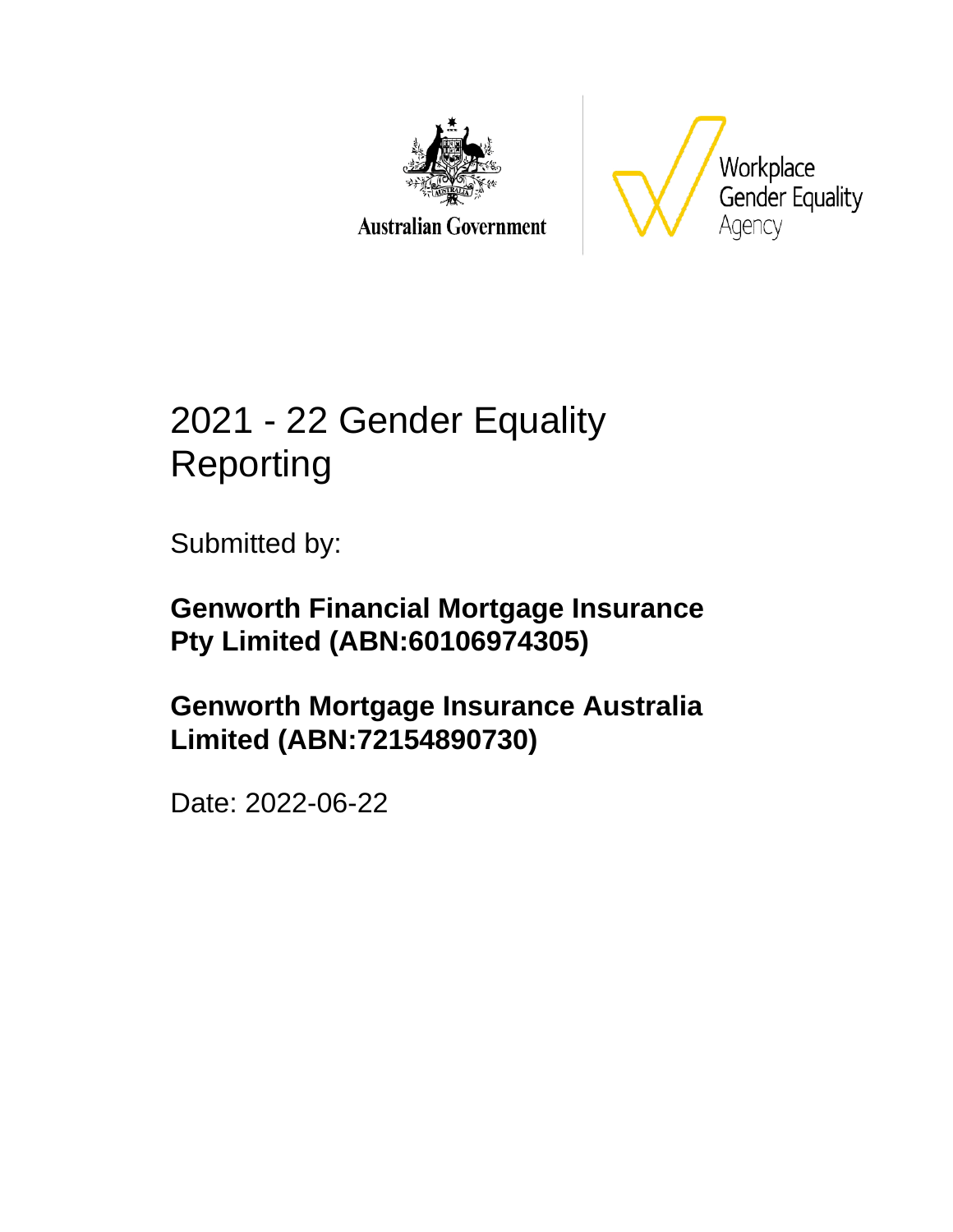## #Workplace overview

### **Policies and strategies**

1: Do you have a formal policy and/or formal strategy in place that specifically supports gender equality in the following areas?

| Recruitment                                                            | Yes(Select all that apply)  |
|------------------------------------------------------------------------|-----------------------------|
| $$ Yes                                                                 | Policy                      |
| Retention                                                              | Yes(Select all that apply)  |
| $$ Yes                                                                 | Policy<br><b>Strategy</b>   |
| Performance management processes                                       | Yes(Select all that apply)  |
| $$ Yes                                                                 | <b>Strategy</b>             |
| Promotions                                                             | Yes (Select all that apply) |
| $$ Yes                                                                 | Policy<br><b>Strategy</b>   |
| Talent identification/identification of high<br>potentials             | Yes(Select all that apply)  |
| $$ Yes                                                                 | <b>Strategy</b>             |
| Succession planning                                                    | Yes(Select all that apply)  |
| $$ Yes                                                                 | <b>Strategy</b>             |
| Training and development                                               | Yes(Select all that apply)  |
| $$ Yes                                                                 | Policy                      |
| Key performance indicators for managers<br>relating to gender equality | Yes(Select all that apply)  |
| $$ Yes                                                                 | <b>Strategy</b>             |
|                                                                        |                             |

2: Do you have formal policy and/or formal strategy in place that support gender equality overall? Yes(Select all that apply)

| $$ Yes | Policy   |
|--------|----------|
|        | Strategy |

3: Does your organisation have any of the following targets to address gender equality in your workplace?

Reduce the gender pay gap Increase the number of women in leadership positions

4: If your organisation would like to provide additional information relating to your gender equality policies and strategies, please do so below.

Genworth is committed to promoting a workplace that recognises and embraces an inclusive environment and identifies and removes any barriers to gender diversity. Genworth was awarded citation as a WGEA Employer of Choice for Gender Equality for the seventh consecutive year and demonstrates our ongoing commitment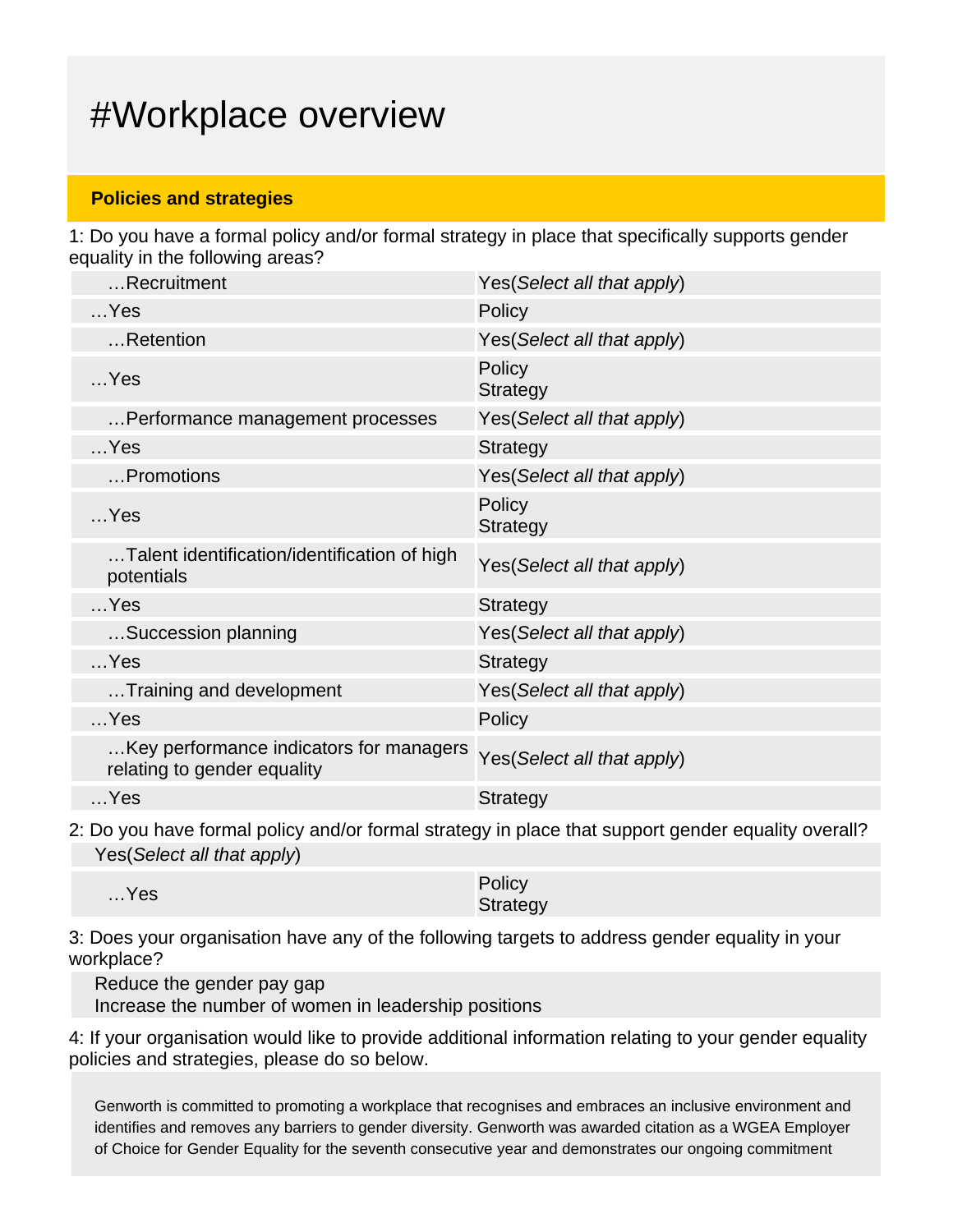and focus on equal employment opportunities and gender balance across recruitment, development and talent and succession.

We continue to actively maintain and strive for increased female representation at our Board and senior leadership levels. Our target for females on the Board of Directors is 40% and as at 31 March 2022 there was 43% female composition on the Board. Genworth will continue to work towards maintaining the 40% target for females on the Board of Directors in 2022/23. Our female representation on the Senior Leadership Team as at 31 March 2022 is 50%.

We have refreshed our Diversity & Inclusion Strategy for 2021/2022 and gender equity and fostering diversity in gender is a specific strategic objective. We have set a target of 3% gender gap for fixed remuneration by 2024 and an increase the representation of women in all leadership roles to 40% by 2022.

Genworth has maintained a strong commitment throughout the reporting period to supporting and developing our leaders. Our Leadership Expectations program educates our leaders on supporting employees to speak up safely, leading virtually, and understanding our policies (including family-friendly arrangements, working flexible hours to accommodate personal circumstances such as dropping off or picking up children from school or day care, or assisting elderly family members, accessing annual leave in part-day periods, and flexibility reframed – men engaging in flexible work examples).

As part of our talent framework our Senior Leadership team regularly discuss males and females who aspire and have the potential to move to a broader or more challenging leadership role. As part of this process, we review readiness and put in place key development actions that focus on career building opportunities such as exposure, stretch assignments and allocating mentors to support achieving career goals.

A challenge we are experiencing which is indicative of all industries is securing senior females in Technology roles. We have recently appointed a senior female to the role of Head of Security and Technology, and she will be leading the Genworth cybersecurity, architecture, and technology teams. This is a predominantly male dominated space so finding a female with the depth and breadth across Technology is a challenge. We also appointed three senior females in the critical project management phase of our separation from GFI in our Technology team (Project Director and two Programme Managers).

#### **Governing bodies**

Genworth Financial Mortgage Insurance Pty Limited

| 1: Does this organisation have a governing<br>body? | Yes (Provide further details on the governing<br>body(ies) and its composition) |
|-----------------------------------------------------|---------------------------------------------------------------------------------|
| 1.1: What is the name of your governing body?       | Genworth Mortgage Insurance Limited Board of<br><b>Directors</b>                |
| 1.2: What type of governing body does this          |                                                                                 |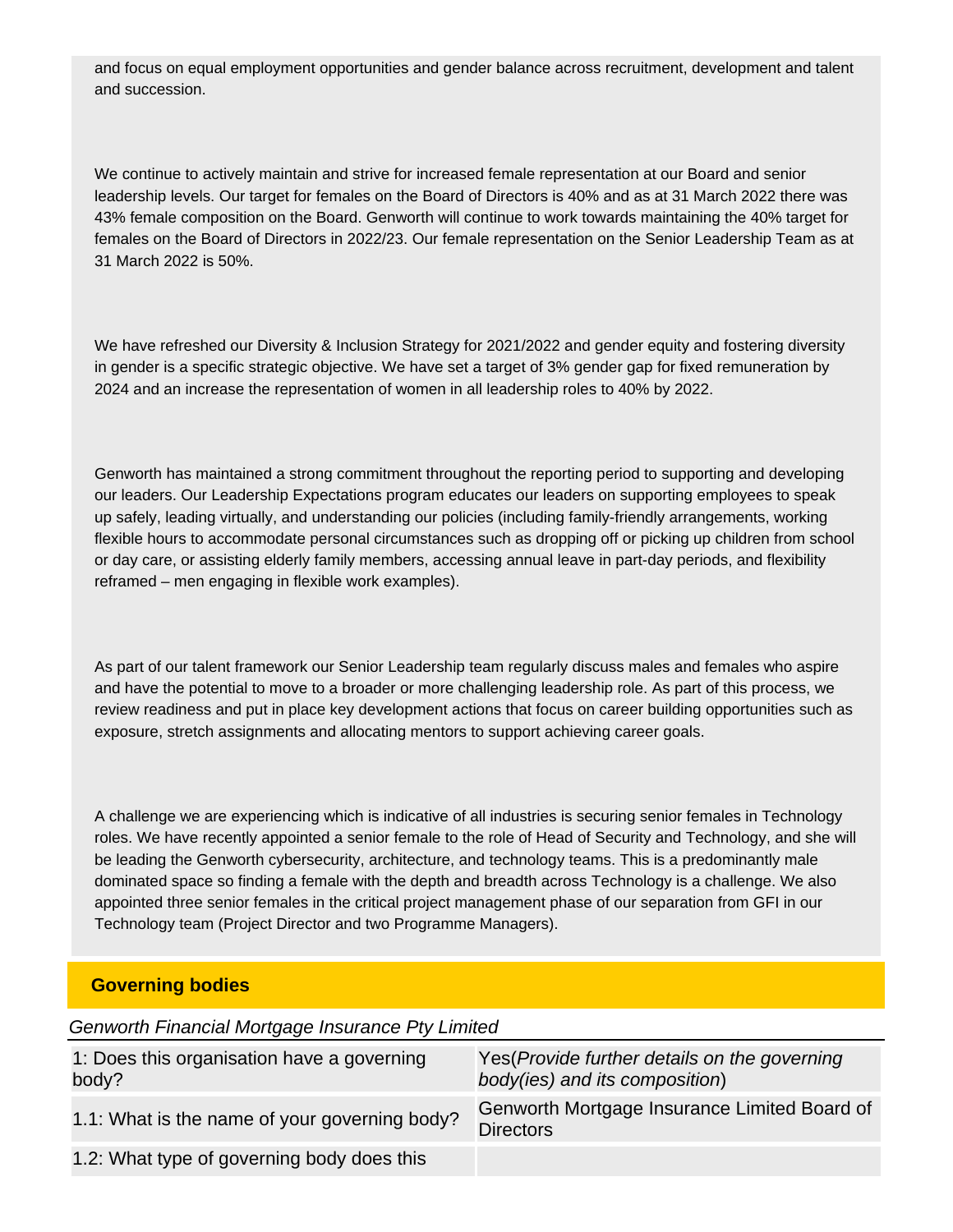| organisation have?                                                                                                                | <b>Board of directors</b>                    |
|-----------------------------------------------------------------------------------------------------------------------------------|----------------------------------------------|
| 1.3: How many members are on the governing<br>body and who holds the predominant Chair<br>position?                               |                                              |
| Chairs                                                                                                                            |                                              |
| Female                                                                                                                            | $\mathbf 0$                                  |
| Male                                                                                                                              | 1                                            |
| Non-binary                                                                                                                        | 0                                            |
| Members                                                                                                                           |                                              |
| Female                                                                                                                            | 3                                            |
| Male                                                                                                                              | 3                                            |
| Non-binary                                                                                                                        | $\overline{0}$                               |
| 1.4: Do you have a formal selection policy<br>and/or formal selection strategy for this<br>organisation's governing body members? | Yes (Select all that apply)                  |
|                                                                                                                                   | Policy                                       |
| 1.5: Has a target been set to increase the<br>representation of women on this governing<br>body?                                  | Yes (Provide further details on your target) |
| 10.6: What is the percentage (%) target?                                                                                          | 40.00%                                       |
| 10.7: What year is the target to be reached<br>(select the last day of the target year)?                                          | 31-Dec-2022                                  |
| 1.6: Do you have a formal policy and/or formal<br>strategy in place on the gender composition of<br>your governing body?          | Yes (Select all that apply.)                 |
|                                                                                                                                   | <b>Strategy</b>                              |
| Genworth Mortgage Insurance Australia Limited                                                                                     |                                              |
| 1: Does this organisation have a governing<br>body?                                                                               | <b>No</b>                                    |
| 1.3: How many members are on the governing<br>body and who holds the predominant Chair<br>position?                               |                                              |
| Chairs                                                                                                                            |                                              |
| Female                                                                                                                            |                                              |
| $$ Male                                                                                                                           |                                              |
| Non-binary                                                                                                                        |                                              |
| Members                                                                                                                           |                                              |
| Female                                                                                                                            |                                              |
| Male                                                                                                                              |                                              |
| Non-binary                                                                                                                        |                                              |
| 1.1: Is the governing body the same as the local<br>or overseas ultimate parent?                                                  | Local ultimate parent organisation           |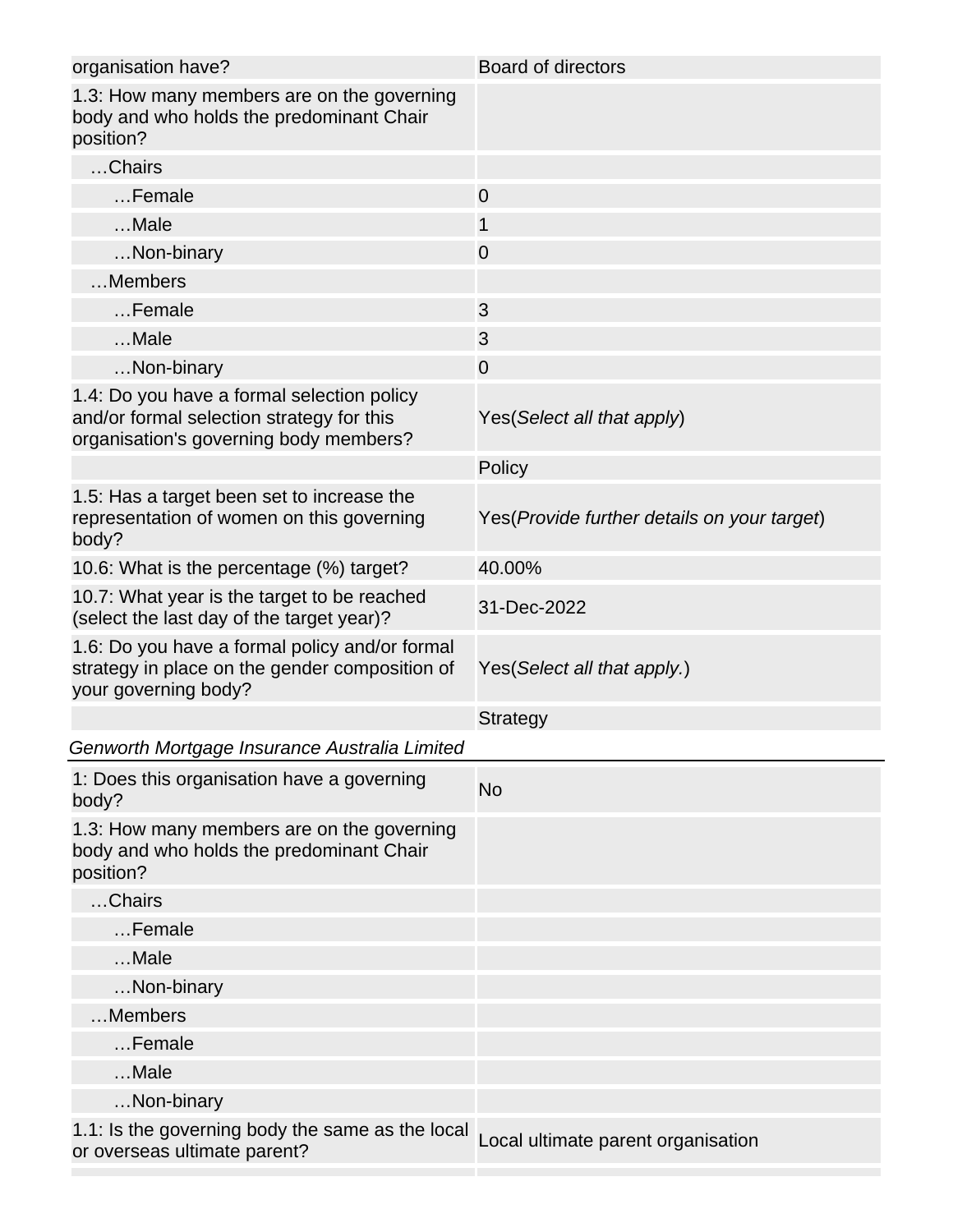2: If your organisation would like to provide additional information relating to governing bodies and gender equality in your workplace, do so below.

Genworth will continue to work towards maintaining the 40% target for females on the Board of Directors in 2022/23.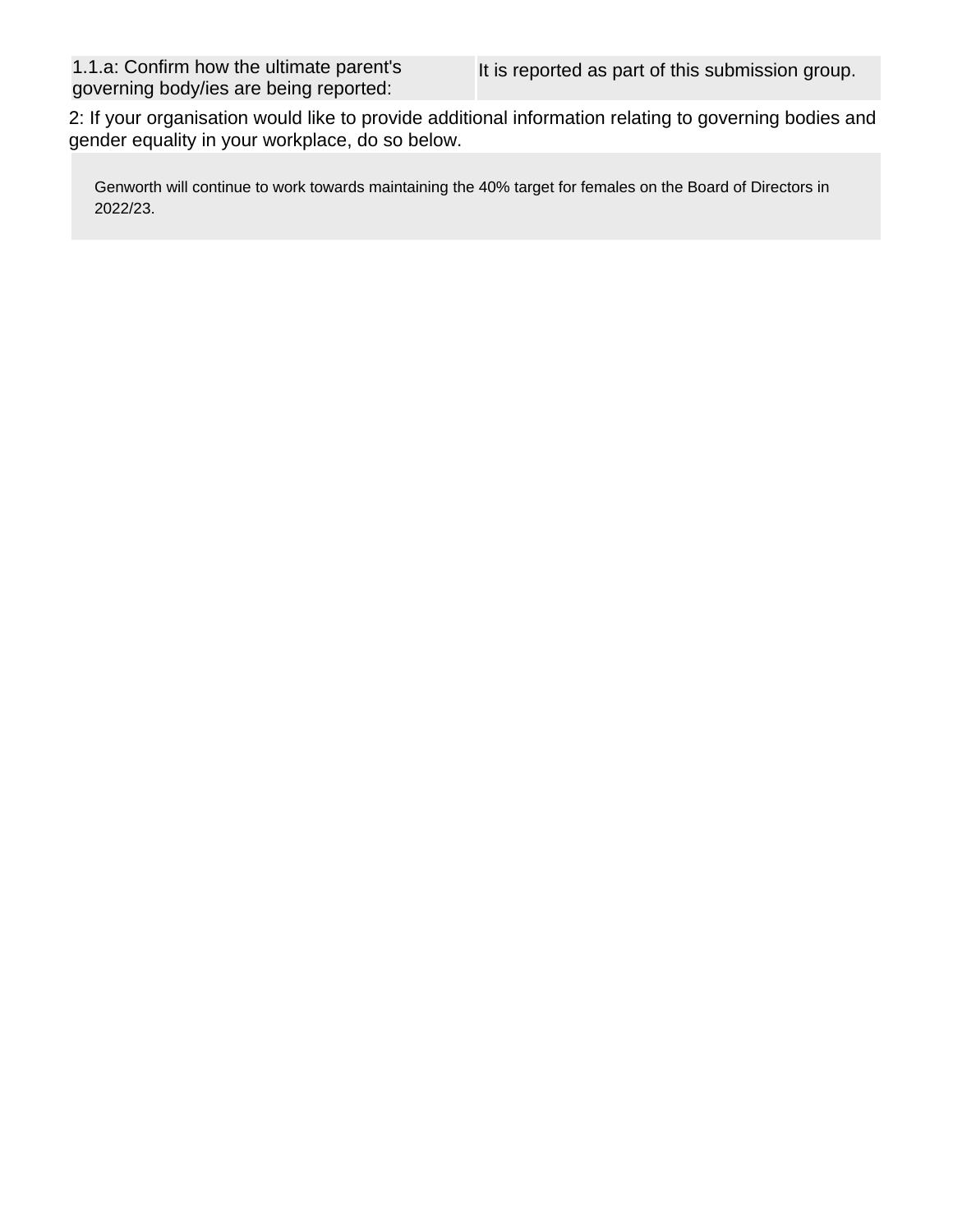# #Action on gender equality

### **Gender pay gaps**

1: Do you have a formal policy and/or formal strategy on remuneration generally? Yes(Select all that apply)

| $$ Yes                                                                                                                           | Policy                                                                                                                                                                                                                                                                                                       |
|----------------------------------------------------------------------------------------------------------------------------------|--------------------------------------------------------------------------------------------------------------------------------------------------------------------------------------------------------------------------------------------------------------------------------------------------------------|
| 1.1: Are specific pay equity objectives<br>included in your formal policy and/or formal Yes (Select all that apply)<br>strategy? |                                                                                                                                                                                                                                                                                                              |
| $$ Yes                                                                                                                           | To achieve gender pay equity<br>To ensure no gender bias occurs at any point in<br>the remuneration review process (for example at<br>commencement, at annual salary reviews,<br>out-of-cycle pay reviews, and performance<br>reviews)<br>To ensure managers are held accountable for<br>pay equity outcomes |

2: What was the snapshot date used for your Workplace Profile? 31-Mar-2022

### **Employer action on pay equity**

1: Have you analysed your payroll to determine if there are any remuneration gaps between women and men (e.g. conducted a gender pay gap analysis)?

Yes(Provide further details on the most recent gender remuneration gap analysis that was undertaken.)

| 1.1: When was the most recent gender<br>remuneration gap analysis undertaken?                 | Within the last 12 months                                                                                                                                                                                                                                                                                                                                                                                                                                                                                                                                                                             |
|-----------------------------------------------------------------------------------------------|-------------------------------------------------------------------------------------------------------------------------------------------------------------------------------------------------------------------------------------------------------------------------------------------------------------------------------------------------------------------------------------------------------------------------------------------------------------------------------------------------------------------------------------------------------------------------------------------------------|
| 1.2: Did you take any actions as a result of<br>your gender remuneration gap analysis?        | Yes (Select all that apply)                                                                                                                                                                                                                                                                                                                                                                                                                                                                                                                                                                           |
| 1.2: Did you take any actions as a result of your<br>gender remuneration gap analysis?<br>Yes | Identified cause/s of the gaps<br>Analysed performance pay to ensure there is no<br>gender bias (including unconscious bias)<br>Analysed performance ratings to ensure there is<br>no gender bias (including unconscious bias)<br>Reported pay equity metrics (including gender<br>pay gaps) to the governing body<br>Reported pay equity metrics (including gender<br>pay gaps) to the executive<br>Reported pay equity metrics (including gender<br>pay gaps) to all employees<br>Trained people-managers in addressing gender<br>bias (including unconscious bias)<br>Corrected like-for-like gaps |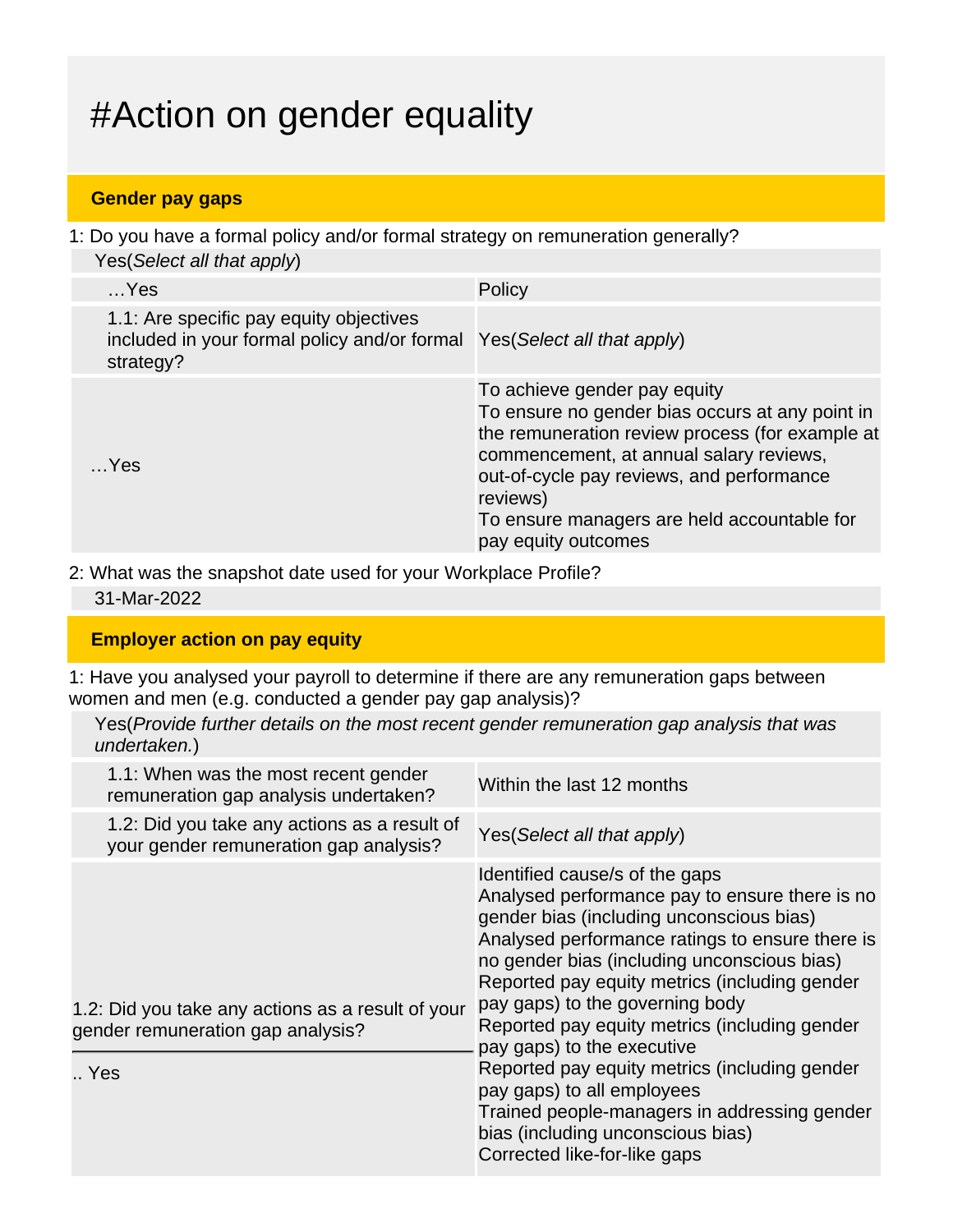|                                                                                                                                                                           | Set targets to reduce any organisation-wide gap                                                                                                                                                                                                                                             |
|---------------------------------------------------------------------------------------------------------------------------------------------------------------------------|---------------------------------------------------------------------------------------------------------------------------------------------------------------------------------------------------------------------------------------------------------------------------------------------|
|                                                                                                                                                                           | Genworth's Remuneration strategy is a commitment to<br>fair and equitable remuneration practices with a<br>responsibility to achieving pay equity in all roles on a<br>like-for-like basis. (comparing equal or comparable jobs)                                                            |
|                                                                                                                                                                           | Genworth conducts comprehensive reviews and reporting<br>of gender performance and pay equity outcomes as part<br>of the annual review process. As part of the 2021 annual<br>review of performance and remuneration the review<br>focused on the following;                                |
| 1.3: You may provide details below on the<br>type of gender remuneration gap analysis<br>that has been undertaken (for example<br>like-for-like and/or organisation-wide) | Balanced percentage of males and females with a<br>performance rating above expectations which is liked to<br>an STI outcome                                                                                                                                                                |
|                                                                                                                                                                           | Addressing male and female compa-ratio to ensure<br>they are paid at or above the median in the market for<br>their skills and experience                                                                                                                                                   |
|                                                                                                                                                                           | Parity of base salary increases allocated for males and<br>females on a like-for-like basis to determine and resolve<br>any differences                                                                                                                                                     |
|                                                                                                                                                                           | Short-term incentive outcomes were analysed by<br>gender to ensure there was no unconscious bias in the<br>process and any differences between the STI allocation<br>on the same performance ratings on a like-for-like basis<br>were reported and rectified to ensure gender impartiality. |

3: If your organisation would like to provide additional information relating to employer action on pay equity in your workplace, please do so below.

Gender equality is an important cornerstone of our diversity and inclusion strategy and our CEO Pauline Blight-Johnston is a Gender Pay Equity Ambassador. Our CEO and organisation recognise Equal Pay Day each year through our internal social media channel.

On 31 August 2021 Equal Pay Day in Australia, we shared with our employees that we had been awarded the citation of the WGEA Employer of Choice for Gender Equality for seventh consecutive years which demonstrates our ongoing commitment and focus on equal employment opportunities and gender balance across recruitment, development and talent and succession. We shared our commitment to gender pay equity and the comprehensive reviews we conducted along with the outcomes.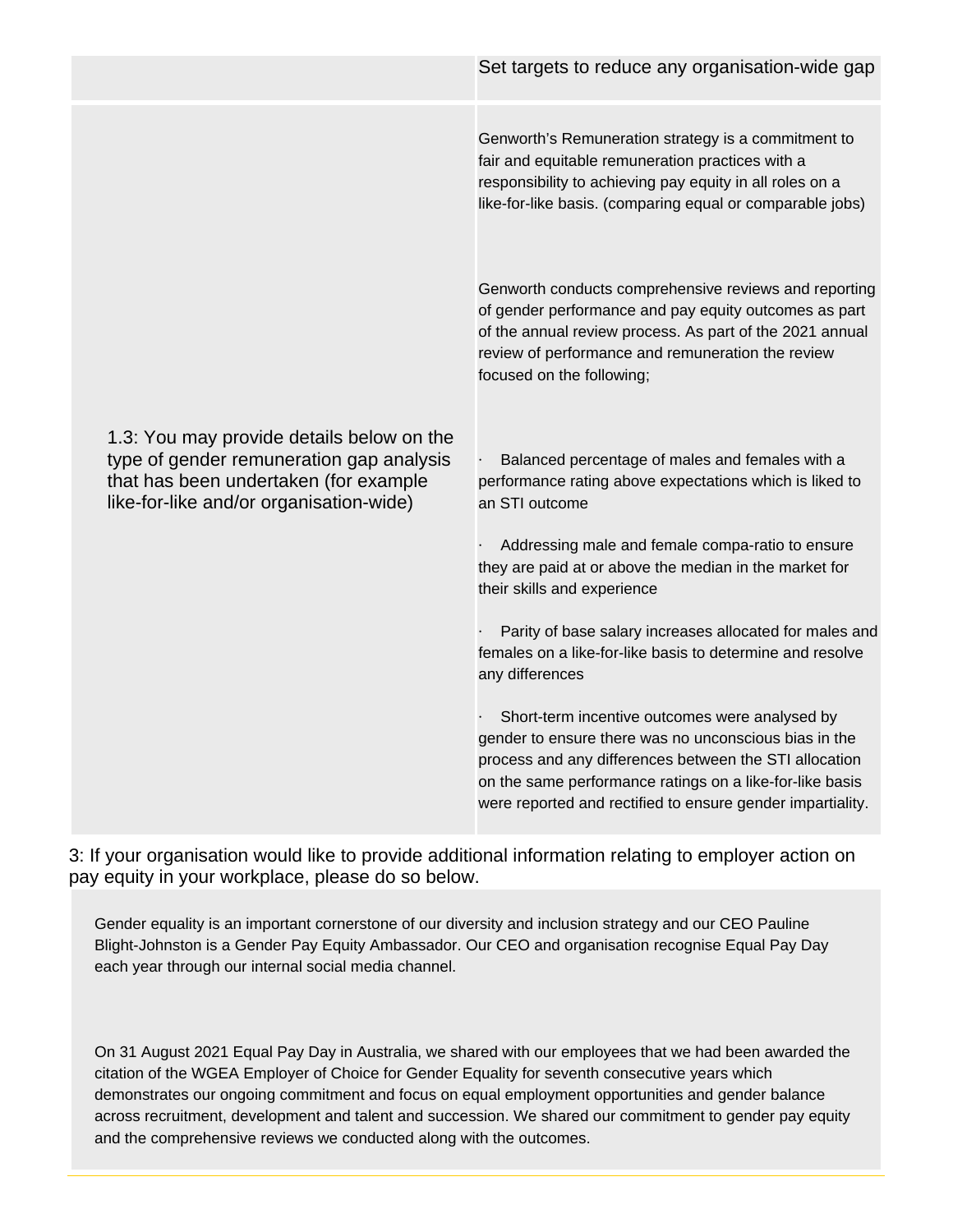### **Employee consultation**

1: Have you consulted with employees on issues concerning gender equality in your workplace during the reporting period?

| Yes(Provide further details on the employee consultation process.) |                                                              |  |
|--------------------------------------------------------------------|--------------------------------------------------------------|--|
| 1.1: How did you consult employees?                                | Survey<br>Consultative committee or group<br>Exit interviews |  |
| 1.2: Who did you consult?                                          | <b>ALL</b> staff                                             |  |

2: Do you have a formal policy and/or formal strategy in place on consulting employees about gender equality?

Yes(Select all that apply.)

…Yes Strategy and the Strategy of the Strategy of the Strategy of the Strategy of the Strategy of the Strategy

3: On what date did your organisation share your previous year's public reports with employees? 30-Jul-2021

4: Does your organisation have shareholders?

| Yes                                                                                                        |             |
|------------------------------------------------------------------------------------------------------------|-------------|
| 4.1: On what date did your organisation<br>share your previous year's public reports<br>with shareholders? | 26-Jul-2021 |
| 5: Have you shared previous Executive Summary and Benchmark reports with the governing<br>body?            |             |

Yes

6: If your organisation would like to provide additional information relating to employee consultation on gender equality in your workplace, please do so below.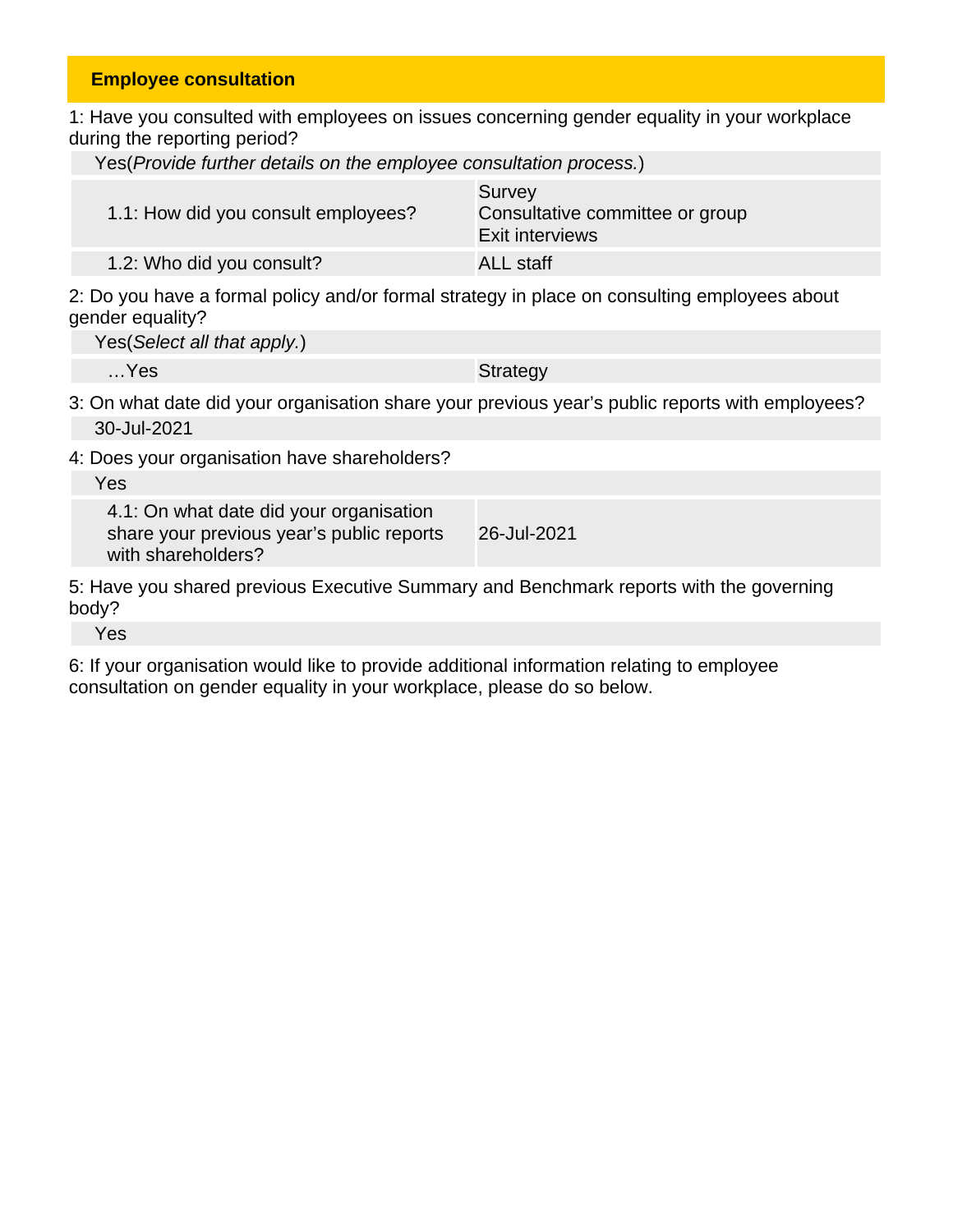## #Flexible work

### **Flexible working**

1: Do you have a formal policy and/or formal strategy on flexible working arrangements? Yes(Select all that apply)

| $$ Yes                                                                                                 | Policy<br><b>Strategy</b>                                                                                                                                        |
|--------------------------------------------------------------------------------------------------------|------------------------------------------------------------------------------------------------------------------------------------------------------------------|
| A business case for flexibility has been<br>established and endorsed at the leadership<br>level        | Yes                                                                                                                                                              |
| Leaders are visible role models of flexible<br>working                                                 | Yes                                                                                                                                                              |
| Flexible working is promoted throughout<br>the organisation                                            | Yes                                                                                                                                                              |
| Targets have been set for engagement in<br>flexible work                                               | No(Select all that apply)                                                                                                                                        |
| $$ No                                                                                                  | Other (provide details)                                                                                                                                          |
| Other (provide details)                                                                                | Genworth has moved to an ongoing hybrid<br>workplace where 100% of our employees will<br>have the flexibility to work from home for a<br>proportion of the week. |
| Targets have been set for men's<br>engagement in flexible work                                         | No(Select all that apply)                                                                                                                                        |
| $$ No                                                                                                  | Other (provide details)                                                                                                                                          |
| Other (provide details)                                                                                | Ongoing hybrid workplace.                                                                                                                                        |
| Leaders are held accountable for improving Yes<br>workplace flexibility                                |                                                                                                                                                                  |
| Manager training on flexible working is<br>provided throughout the organisation                        | Yes                                                                                                                                                              |
| Employee training is provided throughout<br>the organisation                                           | Yes                                                                                                                                                              |
| Team-based training is provided<br>throughout the organisation                                         | Yes                                                                                                                                                              |
| Employees are surveyed on whether they<br>have sufficient flexibility                                  | Yes                                                                                                                                                              |
| The organisation's approach to flexibility is<br>integrated into client conversations                  | No(Select all that apply)                                                                                                                                        |
| $$ No                                                                                                  | Not aware of the need                                                                                                                                            |
| The impact of flexibility is evaluated (e.g.<br>reduced absenteeism, increased employee<br>engagement) | Yes                                                                                                                                                              |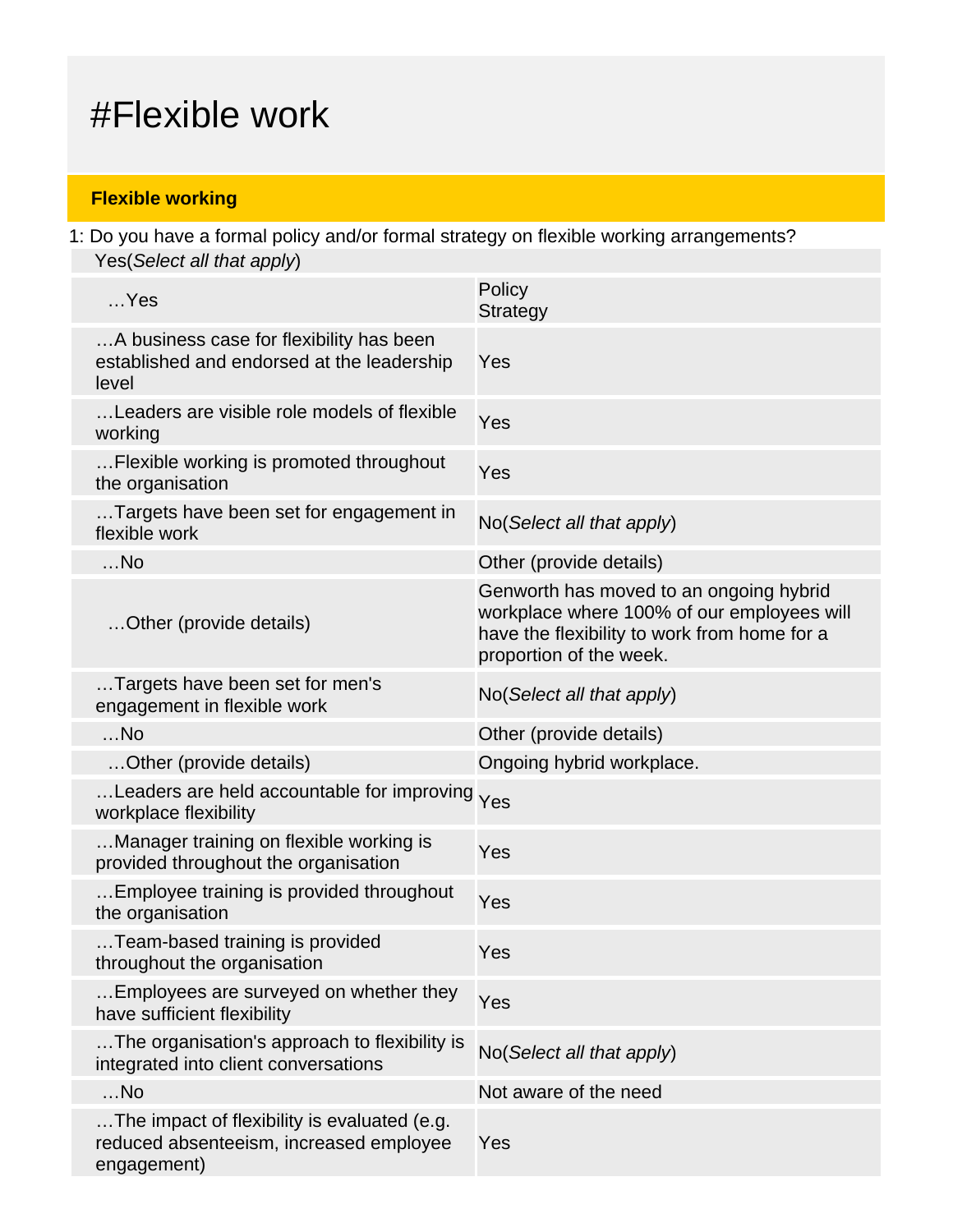| Metrics on the use of, and/or the impact of,<br>flexibility measures are reported to key<br>management personnel | Yes                                                            |
|------------------------------------------------------------------------------------------------------------------|----------------------------------------------------------------|
| Metrics on the use of, and/or the impact of,<br>flexibility measures are reported to the<br>governing body       | Yes                                                            |
| Other (provide details)                                                                                          | <b>No</b>                                                      |
| 2: Do you offer any of the following flexible working options to MANAGERS in your workplace?                     |                                                                |
| Flexible hours of work                                                                                           | Yes(Select one option only)                                    |
| $$ Yes                                                                                                           | SAME options for women and men(Select all<br>that apply)       |
| SAME options for women and men                                                                                   | Formal options are available<br>Informal options are available |
| Compressed working weeks                                                                                         | Yes(Select one option only)                                    |
| $$ Yes                                                                                                           | SAME options for women and men(Select all<br>that apply)       |
| SAME options for women and men                                                                                   | Formal options are available<br>Informal options are available |
| Time-in-lieu                                                                                                     | Yes(Select one option only)                                    |
| $$ Yes                                                                                                           | SAME options for women and men(Select all<br>that apply)       |
| SAME options for women and men                                                                                   | Formal options are available<br>Informal options are available |
| Telecommuting (e.g. working from home)                                                                           | Yes(Select one option only)                                    |
| $$ Yes                                                                                                           | SAME options for women and men(Select all<br>that apply)       |
| SAME options for women and men                                                                                   | Formal options are available<br>Informal options are available |
| Part-time work                                                                                                   | Yes(Select one option only)                                    |
| $$ Yes                                                                                                           | SAME options for women and men(Select all<br>that apply)       |
| SAME options for women and men                                                                                   | Formal options are available<br>Informal options are available |
| Job sharing                                                                                                      | Yes(Select one option only)                                    |
| $$ Yes                                                                                                           | SAME options for women and men(Select all<br>that apply)       |
| SAME options for women and men                                                                                   | Formal options are available                                   |
| Carer's leave                                                                                                    | Yes(Select one option only)                                    |
| $$ Yes                                                                                                           | SAME options for women and men(Select all<br>that apply)       |
| SAME options for women and men                                                                                   | Formal options are available<br>Informal options are available |
| Purchased leave                                                                                                  | Yes(Select one option only)                                    |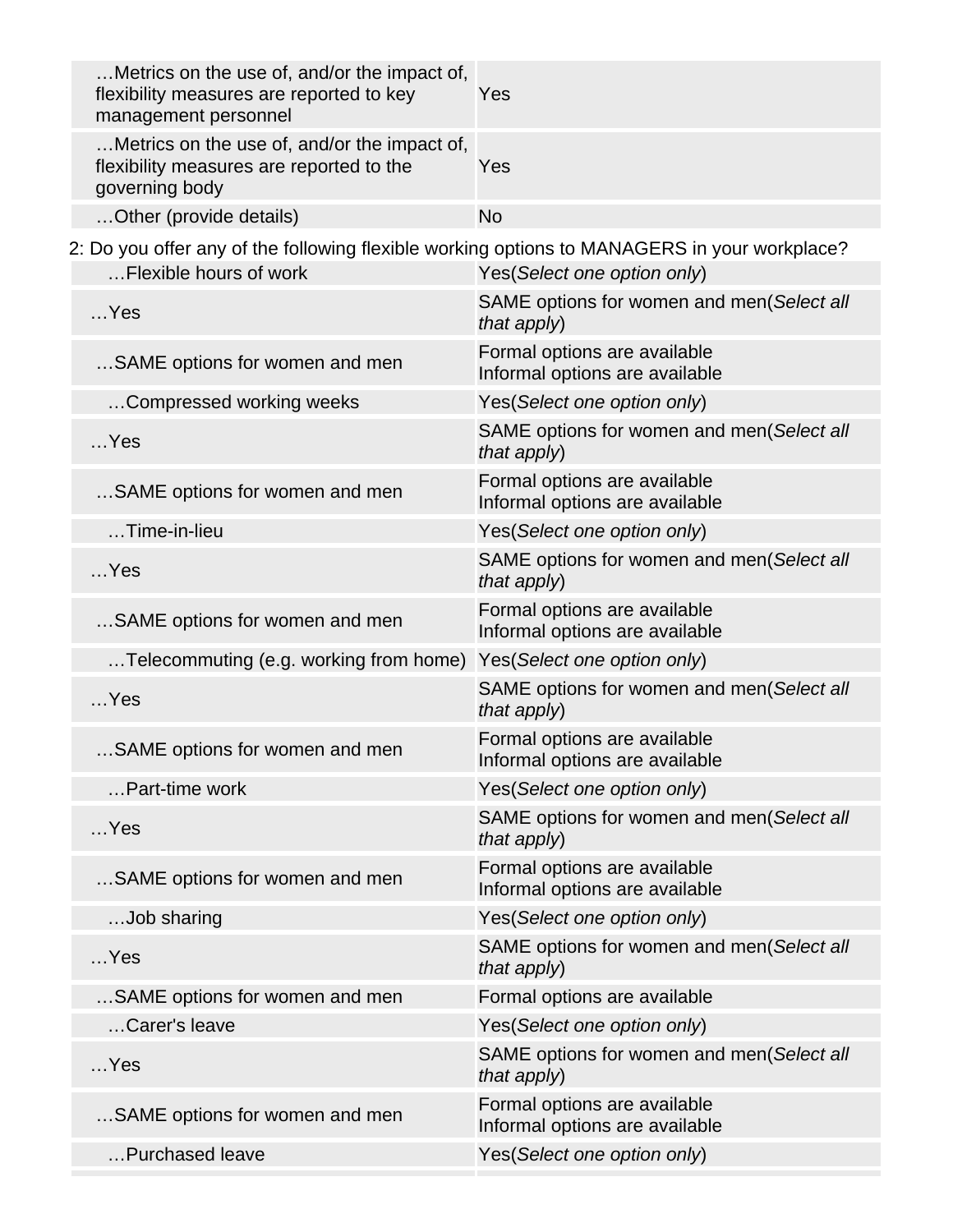| $$ Yes                         | SAME options for women and men(Select all<br>that $apply$ ) |
|--------------------------------|-------------------------------------------------------------|
| SAME options for women and men | Formal options are available                                |
| Unpaid leave                   | Yes (Select one option only)                                |
| Yes                            | SAME options for women and men(Select all<br>that apply)    |
| SAME options for women and men | Formal options are available                                |

3: Are your flexible working arrangement options for NON-MANAGERS the same as the options for managers above?

Yes

4: Has your organisation implemented an 'all roles flex' approach to flexible work? Yes

5: Did you see an increase, overall, in the approval of FORMAL flexible working arrangements for your workforce during the 2021-22 reporting period?

Yes, for both women and men

6: If your workplace includes hybrid teams (i.e. some employees in a team work remotely while other employees in a team work at the organisation's usual workplace), have any of the following measures been utilised to ensure the fair treatment of all employees regardless of work location?

Training for managers on how to work with flexible and remote/hybrid teams Training for non-managers on how to work with flexible and remote/hybrid teams Training for all employees on how to work with flexible and remote/hybrid teams Employee performance is measured by performance and not presenteeism All team meetings are held online

7: If your organisation would like to provide additional information relating to flexible working and gender equality in your workplace, including specific changes due to the impact of the COVID-19 pandemic on your workplace, please do so below.

Genworth recognises the importance of mutually beneficial flexible work arrangements and is supportive of flexible work arrangements that provide flexibility within work roles to achieve both business objectives and to enable our people to balance their commitments outside of work. Our Pulse Survey in October 2021 indicated that people feel supported and equipped to manage both personal and work demands, with 80% of employees agreeing that they "feel equipped to manage both personal and work demands right now" and 89% agreeing that Genworth is supporting its people during the COVID-19 pandemic.

We introduced several support initiatives throughout the year including:

- Wellbeing at work sessions. Webinars focused on support strategies for physical and mental wellbeing during COVID-19 and remote working
- We expanded the EAP offering "LifeWorks Wellbeing Platform" which provides a wealth of resources on the platform to provide employees, carers, and line managers with support to manage through COVID.
- Three days paid 'additional personal leave' entitlement under the Collective Agreement was expanded which can now be used for physical and mental well-being
- An additional two weeks of paid 'special personal leave' for those who don't have enough sick / carer's leave if they become ill or are required to care for a member of their immediate family or household who is ill.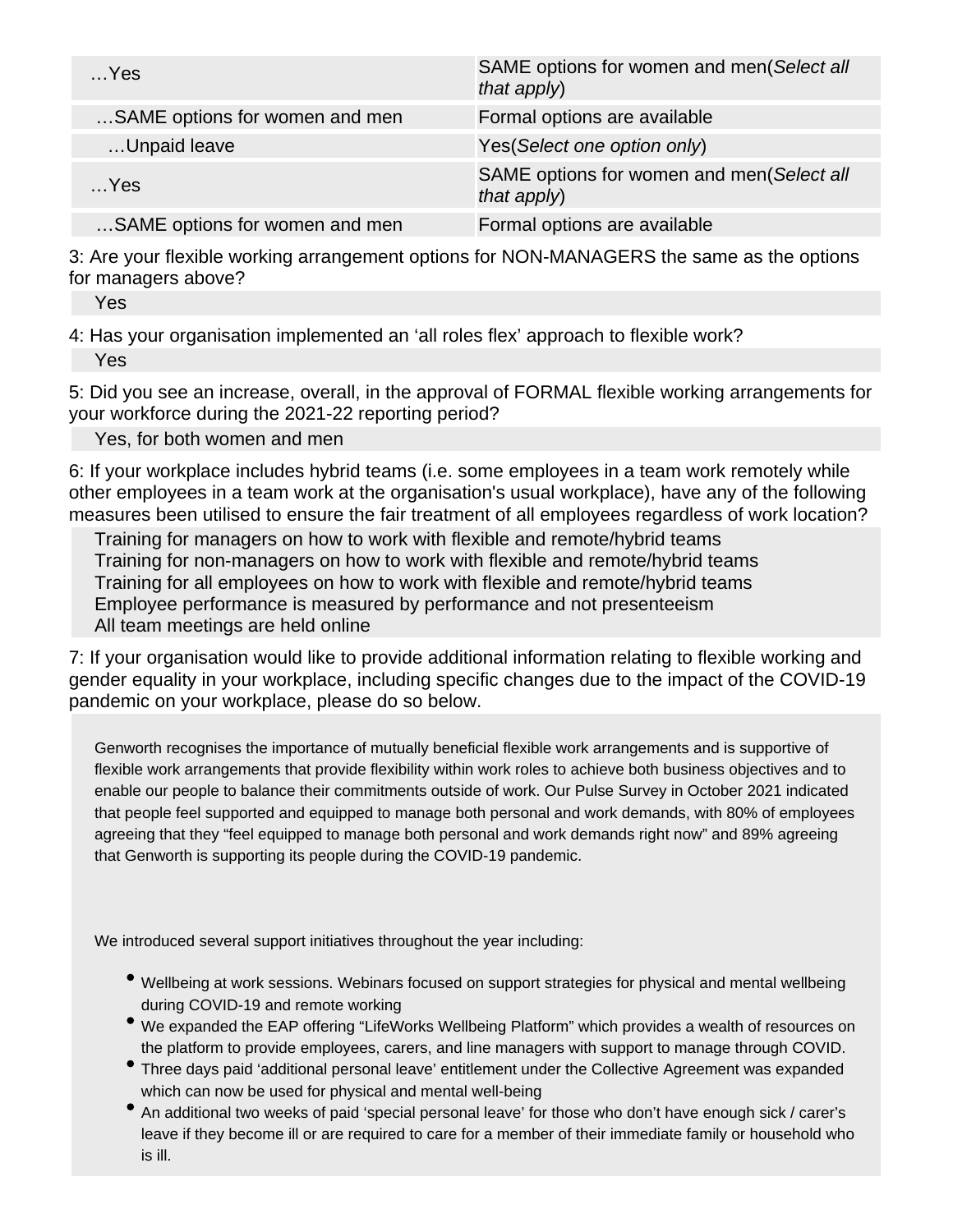In September 2021 we allocated a \$100 digital credit card to all permanent and fixed-term contract  $\bullet$ employees to help alleviate the financial burden of lockdown.

We have continued to support our employees by offering an additional two weeks of personal leave to balance well-being and carer responsibilities.

We have continued to operate a hybrid workplace as our new normal post COVID which offers ongoing flexibility to work from home whilst also achieving the balance of working together in the office.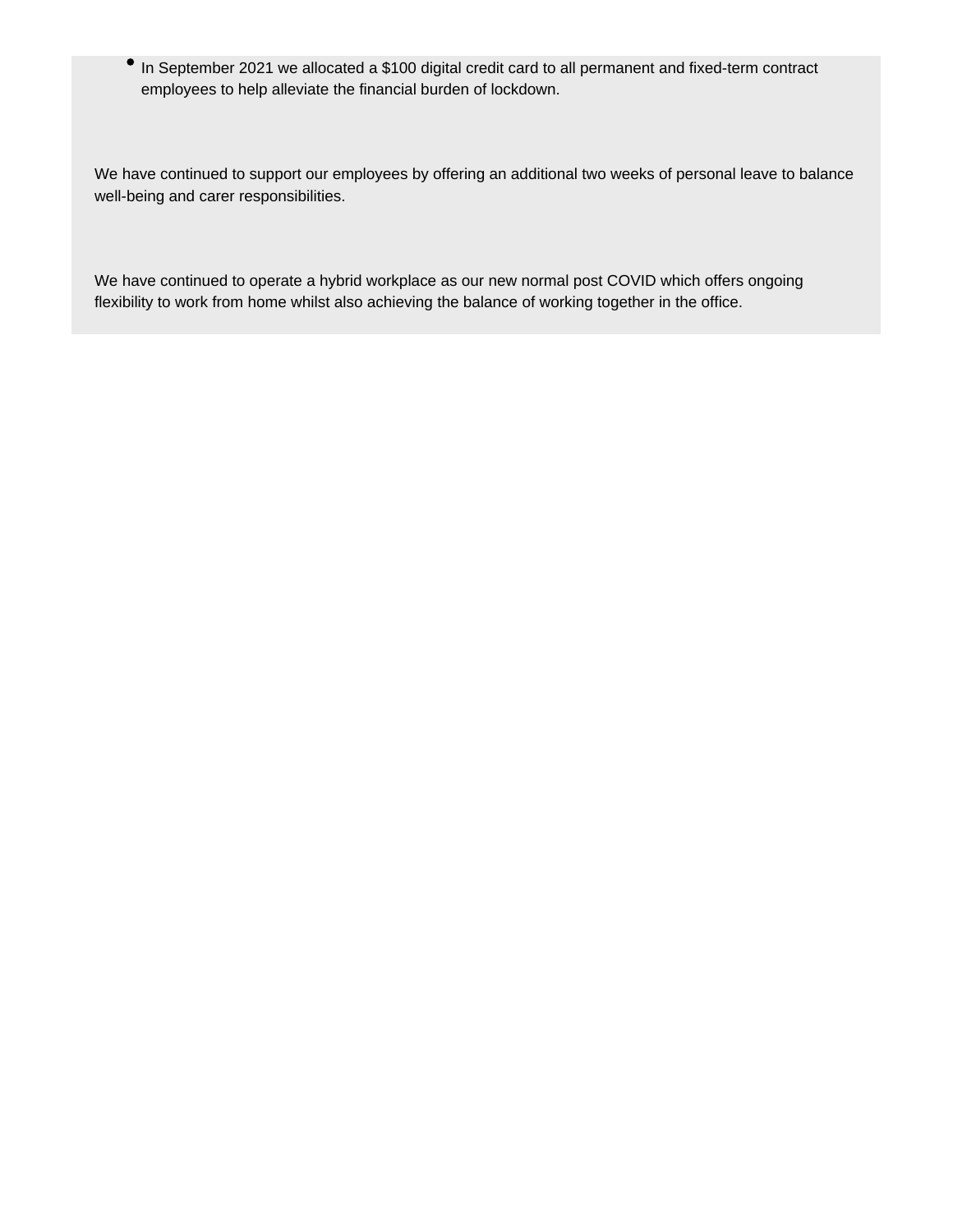# #Employee support

### **Paid parental leave**

1: Do you provide employer funded paid parental leave regardless of carer's status (i.e. primary/secondary) in addition to any government funded parental leave scheme?

Yes, we offer employer funded parental leave (using the primary/secondary carer definition)

| Yes                                                                                                                                                                            |                                                                                                                                                                                      |                                                                                                     |
|--------------------------------------------------------------------------------------------------------------------------------------------------------------------------------|--------------------------------------------------------------------------------------------------------------------------------------------------------------------------------------|-----------------------------------------------------------------------------------------------------|
| 1.1.h: Do you require primary carers to take<br>employer funded paid parental leave within a<br>certain time period after the birth, adoption,<br>surrogacy and/or stillbirth? |                                                                                                                                                                                      | Within 12 months                                                                                    |
|                                                                                                                                                                                | 1.1.h: Do you require primary carers to take<br>employer funded paid parental leave within<br>a certain time period after the birth,<br>adoption, surrogacy and/or stillbirth?       | Yes                                                                                                 |
|                                                                                                                                                                                | 1.1.g: Do you require primary carers to work<br>for the organisation for a certain amount of<br>time (a qualifying period) before they can<br>access employer funded parental leave? | <b>No</b>                                                                                           |
|                                                                                                                                                                                | 1.1.f: What proportion of your total<br>workforce has access to employer funded<br>paid parental leave for primary carers,<br>including casuals?                                     | 91-100%                                                                                             |
|                                                                                                                                                                                | 1.1.e: How many weeks (minimum) of<br>employer funded paid parental leave for<br>primary carers is provided?                                                                         | 12                                                                                                  |
|                                                                                                                                                                                | 1.1.d: Do you pay superannuation<br>contribution to your primary carers while<br>they are on parental leave?                                                                         | Yes, on employer funded parental leave                                                              |
|                                                                                                                                                                                | 1.1.c: How do you pay employer funded<br>paid parental leave to primary carers?                                                                                                      | Paying the employee's full salary                                                                   |
|                                                                                                                                                                                | 1.1.b: Please indicate whether your<br>employer-funded paid parental leave for<br>primary carers covers:                                                                             | <b>Birth</b><br>Adoption<br>Surrogacy<br><b>Stillbirth</b>                                          |
|                                                                                                                                                                                | 1.1.a: Please indicate whether your<br>employer-funded paid parental leave for<br>primary carers is available to:                                                                    | All, regardless of gender                                                                           |
|                                                                                                                                                                                | 1.1: Do you provide employer funded paid<br>parental leave for primary carers in addition<br>to any government funded parental leave<br>scheme?                                      | Yes (Please indicate how employer funded paid<br>parental leave is provided to the primary carers.) |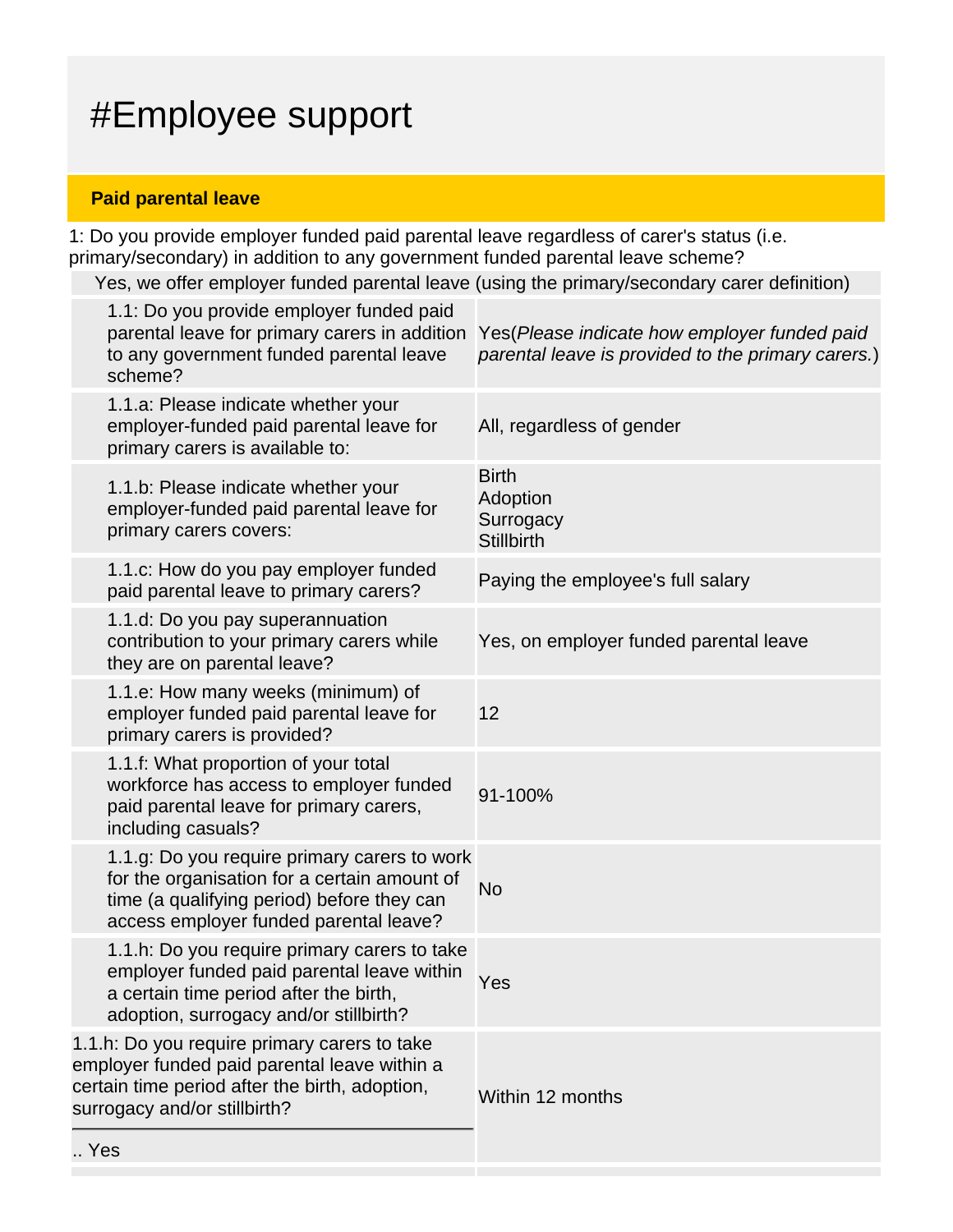| 1.2: Do you provide employer funded paid<br>parental leave for secondary carers in<br>addition to any government funded parental<br>leave scheme?                                | Yes(Please indicate how employer funded paid<br>parental leave is provided to the secondary<br>carers.) |
|----------------------------------------------------------------------------------------------------------------------------------------------------------------------------------|---------------------------------------------------------------------------------------------------------|
| 1.2.a: Please indicate whether your<br>employer-funded paid parental leave for<br>secondary carers is available to:                                                              | All, regardless of gender                                                                               |
| 1.2.b: Please indicate whether your<br>employer-funded paid parental leave for<br>secondary carers covers:                                                                       | <b>Birth</b><br>Adoption<br>Surrogacy<br><b>Stillbirth</b>                                              |
| 1.2.c: How do you pay employer funded<br>paid parental leave to secondary carers?                                                                                                | Paying the employee's full salary                                                                       |
| 1.2.d: Do you pay superannuation<br>contribution to your secondary carers while<br>they are on parental leave?                                                                   | Yes, on employer funded parental leave                                                                  |
| 1.2.e: How many weeks (minimum) of<br>employer funded paid parental leave for<br>secondary carers is provided?                                                                   | $\overline{4}$                                                                                          |
| 1.2.f: What proportion of your total<br>workforce has access to employer funded<br>paid parental leave for secondary carers,<br>including casuals?                               | 90-100%                                                                                                 |
| 1.2.h: Do you require secondary carers to<br>take employer funded paid parental leave<br>within a certain time period after the birth,<br>adoption, surrogacy and/or stillbirth? | Yes                                                                                                     |
| 1.2.h: Do you require secondary carers to take<br>employer funded paid parental leave within a<br>certain time period after the birth, adoption,<br>surrogacy and/or stillbirth? | Within 12 months                                                                                        |
| Yes                                                                                                                                                                              |                                                                                                         |

2: If your organisation would like to provide additional information relating to paid parental leave and gender equality in your workplace, please do so below.

We have updated our Leave Policy to incorporate 10 days of paid miscarriage leave for employees regardless of their length of service which came into effect November 2021.

### **Support for carers**

1: Do you have a formal policy and/or formal strategy to support employees with family or caring responsibilities?

Yes(Select all that apply)

…Yes Policy

2: Do you offer any of the following support mechanisms for employees with family or caring responsibilities?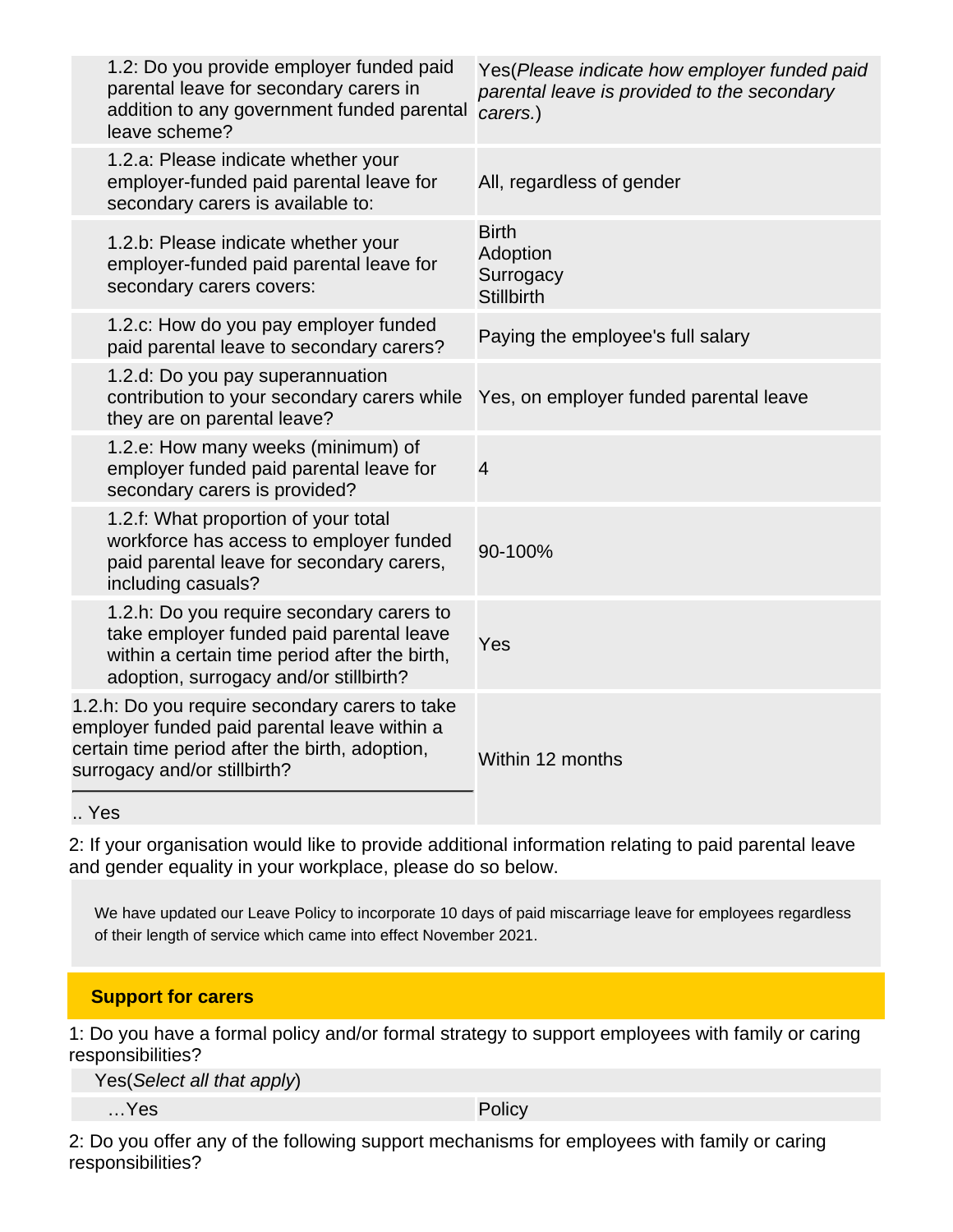| Employer subsidised childcare                                                                    | No(You may specify why the above support<br>mechanism is not available to your employees.) |
|--------------------------------------------------------------------------------------------------|--------------------------------------------------------------------------------------------|
| $$ No                                                                                            | Not aware of the need                                                                      |
| On-site childcare                                                                                | No(You may specify why the above support<br>mechanism is not available to your employees.) |
| $$ No                                                                                            | Insufficient resources/expertise                                                           |
| Breastfeeding facilities                                                                         | Yes (Please indicate the availability of this<br>support mechanism.)                       |
| $$ Yes                                                                                           | Available at SOME worksites                                                                |
| Childcare referral services                                                                      | No(You may specify why the above support<br>mechanism is not available to your employees.) |
| $$ No                                                                                            | Not aware of the need                                                                      |
| Internal support networks for parents                                                            | Yes(Please indicate the availability of this<br>support mechanism.)                        |
| $$ Yes                                                                                           | Available at ALL worksites                                                                 |
| Return to work bonus (only select if this<br>bonus is not the balance of paid parental<br>leave) | No(You may specify why the above support<br>mechanism is not available to your employees.) |
| $$ No                                                                                            | Not aware of the need                                                                      |
| Information packs for new parents and/or<br>those with elder care responsibilities               | Yes(Please indicate the availability of this<br>support mechanism.)                        |
| $$ Yes                                                                                           | Available at ALL worksites                                                                 |
| Referral services to support employees<br>with family and/or caring responsibilities             | Yes (Please indicate the availability of this<br>support mechanism.)                       |
| $$ Yes                                                                                           | Available at ALL worksites                                                                 |
| Targeted communication mechanisms<br>(e.g. intranet/forums)                                      | Yes(Please indicate the availability of this<br>support mechanism.)                        |
| $$ Yes                                                                                           | Available at ALL worksites                                                                 |
| Support in securing school holiday care                                                          | No(You may specify why the above support<br>mechanism is not available to your employees.) |
| $$ No                                                                                            | Not aware of the need                                                                      |
| Coaching for employees on returning to<br>work from paid parental leave                          | Yes (Please indicate the availability of this<br>support mechanism.)                       |
| $$ Yes                                                                                           | Available at ALL worksites                                                                 |
| Parenting workshops targeting mothers                                                            | No(You may specify why the above support<br>mechanism is not available to your employees.) |
| $$ No                                                                                            | Not aware of the need                                                                      |
| Parenting workshops targeting fathers                                                            | No(You may specify why the above support<br>mechanism is not available to your employees.) |
| $$ No                                                                                            | Not aware of the need                                                                      |
| Other (provide details)                                                                          | No                                                                                         |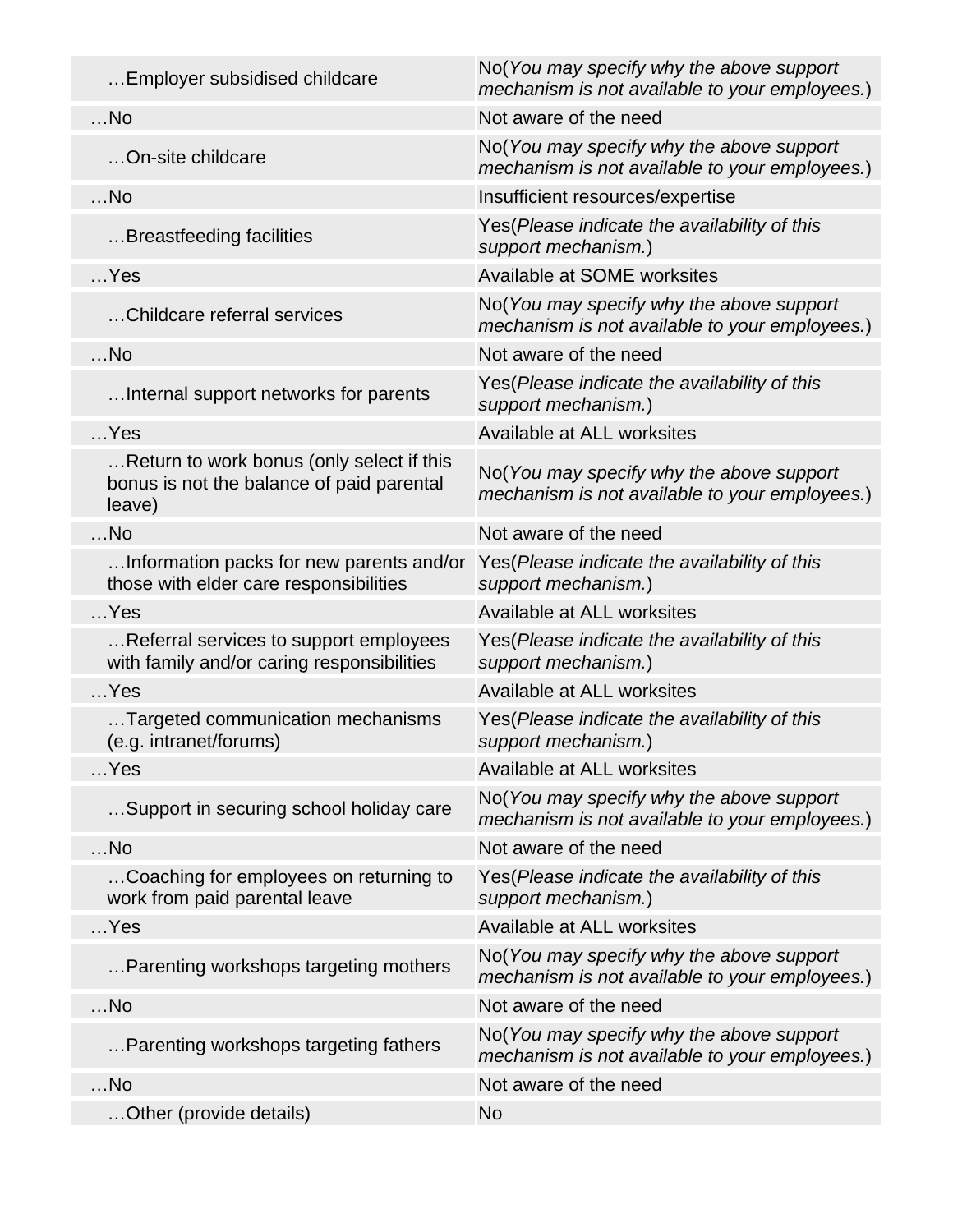3: If your organisation would like to provide additional information relating to support for carers in your workplace, please do so below.

We have updated our Leave Policy to recognise additional support for elder and disability carers leave. In November 2021 our policy was updated to incorporate an additional entitlement. If an employee has used all their personal/carers leave, employees are entitled to five (5) days additional paid special personal leave per calendar year to use to care for elderly family members or disabled family members.

### **Sex-based harassment and discrimination**

1: Do you have a formal policy and/or formal strategy on sex-based harassment and discrimination prevention?

Yes(Select all that apply)

| $$ Yes                                                                                                                                            | <b>Policy</b> |
|---------------------------------------------------------------------------------------------------------------------------------------------------|---------------|
| 1.1: Do you provide a grievance process in<br>any sex-based harasssment and<br>discrimination prevention formal policy<br>and/or formal strategy? | Yes           |

2: Do you provide training on sex-based harassment and discrimination prevention to the following groups?

| All managers  | Yes (Please indicate how often is this training<br>provided (select all that apply):) |
|---------------|---------------------------------------------------------------------------------------|
| $$ Yes        | At induction<br>Every one-to-two years                                                |
| All employees | Yes (Please indicate how often is this training<br>provided (select all that apply):) |
| …Yes          | At induction<br>Every one-to-two years                                                |

3: If your organisation would like to provide additional information relating to sex-based harassment and discrimination, please do so below.

In 2022 we provided additional face to face training for the Senior Leadership team and people leaders incorporating the Respect@Work legislation where the focus of the training will be on proactively preventing sex discrimination, sex based and sexual harassment and victimisation in the workplace.

We have updated our Workplace Standards Policy to make changes to our complaint procedure to allow accessibility of the process, particularly for vulnerable employees retaining flexibility to allow different approaches to be taken to resolve complaints.

### **Family or domestic violence**

1: Do you have a formal policy and/or formal strategy to support employees who are experiencing family or domestic violence?

Yes(Select all that apply)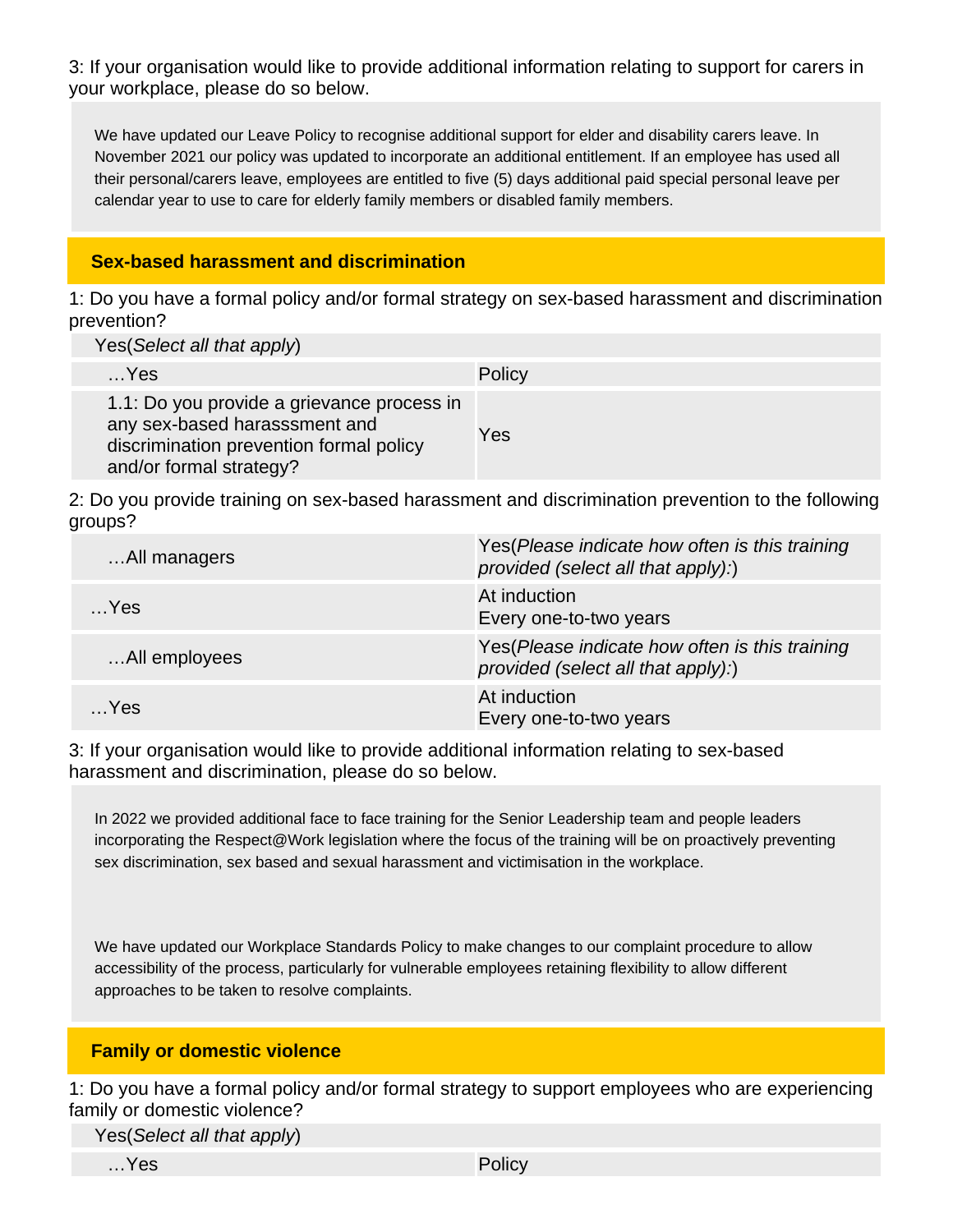2: Other than a formal policy and/or formal strategy, do you have the following support mechanisms in place to support employees who are experiencing family or domestic violence?

| Employee assistance program (including<br>access to psychologist, chaplain or<br>counsellor)            | Yes                                                                  |
|---------------------------------------------------------------------------------------------------------|----------------------------------------------------------------------|
| Training of key personnel                                                                               | Yes                                                                  |
| A domestic violence clause is in an<br>enterprise agreement or workplace<br>agreement                   | No(Select all that apply)                                            |
| $$ No                                                                                                   | Other (provide details)                                              |
| Other (provide details)                                                                                 | <b>Family and Domestic Violence Policy</b>                           |
| Workplace safety planning                                                                               | No(Select all that apply)                                            |
| $$ No                                                                                                   | Not aware of the need                                                |
| Access to paid domestic violence leave<br>(contained in an enterprise/workplace<br>agreement)           | No(Select all that apply)                                            |
| $$ No                                                                                                   | Other (provide details)                                              |
| Other (provide details)                                                                                 | Paid leave is in our Family and Domestic<br><b>Violence Policy</b>   |
| Access to unpaid domestic violence leave<br>(contained in an enterprise/workplace<br>agreement)         | No(Select all that apply)                                            |
| $$ No                                                                                                   | Other (provide details)                                              |
| Other (provide details)                                                                                 | Unpaid leave is in our Family and Domestic<br><b>Violence Policy</b> |
| Access to paid domestic violence leave<br>(not contained in an enterprise/workplace<br>agreement)       | Yes(Is the leave period unlimited?)                                  |
| $$ Yes                                                                                                  | Yes                                                                  |
| Access to unpaid leave                                                                                  | Yes(Is the leave period unlimited?)                                  |
| Yes                                                                                                     | Yes                                                                  |
| Confidentiality of matters disclosed                                                                    | Yes                                                                  |
| Referral of employees to appropriate<br>domestic violence support services for<br>expert advice         | Yes                                                                  |
| Protection from any adverse action or<br>discrimination based on the disclosure of<br>domestic violence | Yes                                                                  |
| Flexible working arrangements                                                                           | Yes                                                                  |
| Provision of financial support (e.g.<br>advance bonus payment or advanced pay)                          | Yes                                                                  |
| Offer change of office location                                                                         | No(Select all that apply)                                            |
| $$ No                                                                                                   | Other (provide details)                                              |